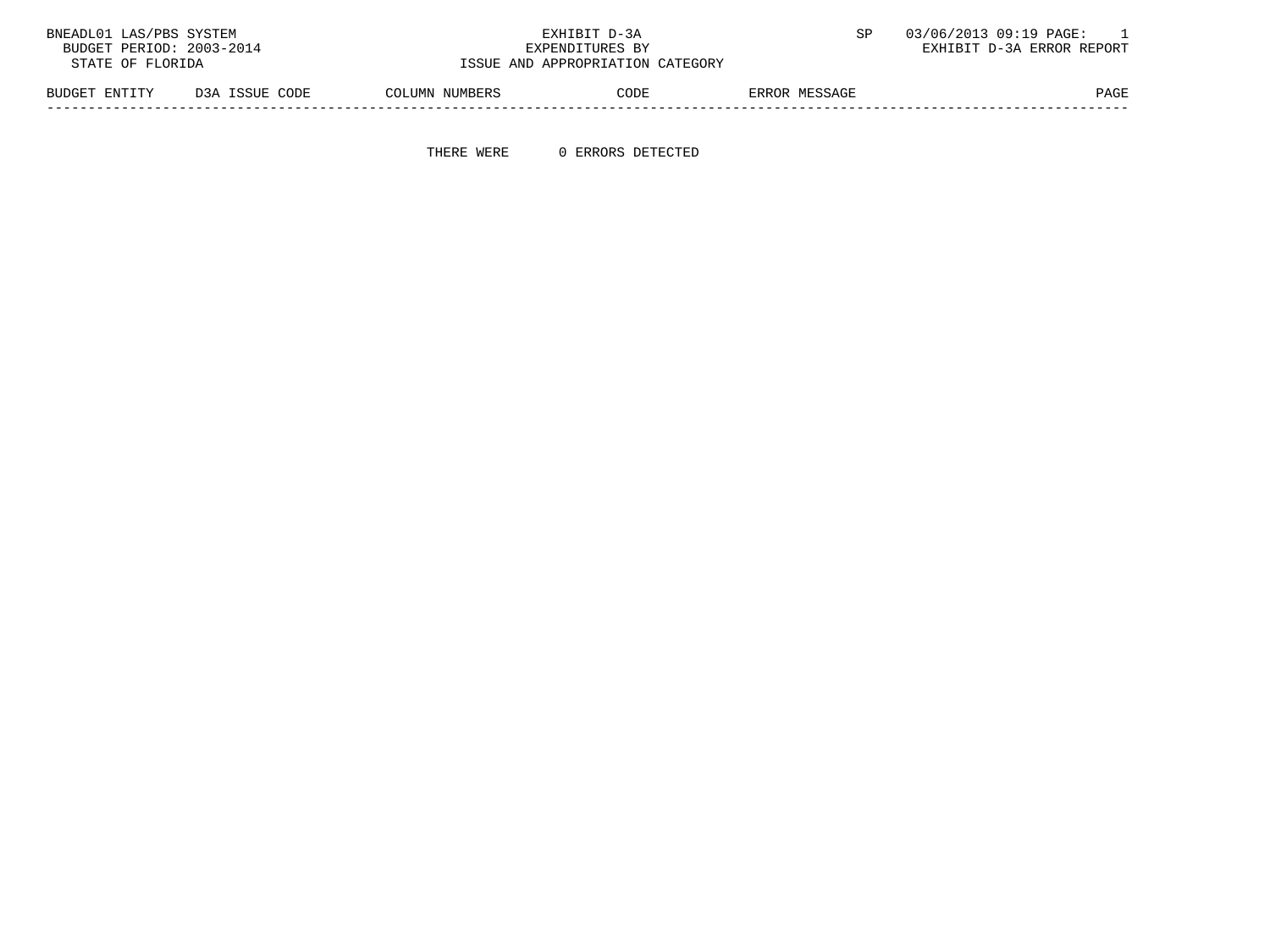| BNEADL01 LAS/PBS SYSTEM<br>BUDGET PERIOD: 2003-2014<br>STATE OF FLORIDA                                                                                                                                                                                                                        |  |                         | EXHIBIT D-3A |                   | EXPENDITURES BY<br>ISSUE AND APPROPRIATION CATEGORY                                                                    | SP |                                                          | 03/06/2013 09:19 PAGE:<br>EXHIBIT D-3A<br>DETAIL OF EXPENDITURES                                  |
|------------------------------------------------------------------------------------------------------------------------------------------------------------------------------------------------------------------------------------------------------------------------------------------------|--|-------------------------|--------------|-------------------|------------------------------------------------------------------------------------------------------------------------|----|----------------------------------------------------------|---------------------------------------------------------------------------------------------------|
|                                                                                                                                                                                                                                                                                                |  |                         |              |                   | COL A12 COL A14 COL A15 COL A16                                                                                        |    | COL A14-A12<br>AGY AMD REO<br>FY 2013-14<br>OVER (UNDER) |                                                                                                   |
|                                                                                                                                                                                                                                                                                                |  |                         |              |                   | AGY FIN REQ AGY AMD REQ AGY AMD N/R AGY AMD ANZ AGY FIN REQ                                                            |    |                                                          |                                                                                                   |
|                                                                                                                                                                                                                                                                                                |  |                         |              |                   | FY 2013-14 FY 2013-14 FY 2013-14 FY 2013-14 FY 2013-14<br>POS AMOUNT POS AMOUNT POS AMOUNT POS AMOUNT POS AMOUNT CODES |    |                                                          |                                                                                                   |
|                                                                                                                                                                                                                                                                                                |  |                         |              |                   |                                                                                                                        |    |                                                          |                                                                                                   |
| MANAGEMENT SRVCS, DEPT OF<br>PRG: SOUTHWOOD RES CENTER<br>SOUTHWOOD SHARED RES CTR<br><b>GOV OPERATIONS/SUPPORT</b><br>INFORMATION TECHNOLOGY<br>STATE ENTERPRISE INFORMATION<br>TECHNOLOGY<br>ENTERPRISE E-MAIL SETTLEMENT<br><b>AGREEMENT</b><br>SPECIAL CATEGORIES<br>SETTLEMENT AGREEMENTS |  |                         |              |                   |                                                                                                                        |    |                                                          | 72000000<br>72910000<br>72910100<br>16<br>1603.00.00.00<br>3610000<br>36100C0<br>100000<br>101117 |
| $-STATE$<br>GENERAL REVENUE FUND                                                                                                                                                                                                                                                               |  | $7.000.000$ $7.000.000$ |              |                   |                                                                                                                        |    | 7,000,000 1000 1                                         |                                                                                                   |
|                                                                                                                                                                                                                                                                                                |  |                         |              |                   |                                                                                                                        |    |                                                          |                                                                                                   |
| AGENCY ISSUE NARRATIVE:<br>2013-2014 BUDGET YEAR NARRATIVE:<br>Amended 2013-14 Narrative after February 1, 2013                                                                                                                                                                                |  |                         |              | IT COMPONENT? YES |                                                                                                                        |    |                                                          |                                                                                                   |

 ISSUE TITLE: Enterprise E-mail Settlement Agreement

 LINKAGE TO GOVERNOR'S PRIORITIES: Civic and Governance Systems Invest in strategic statewide and regional economic development priorities.

PROBLEM STATEMENT:

 On June 29, 2011, SSRC and Xerox entered into a contract (the "Contract") that required Xerox to build and maintain an enterprise e-mail system for the State of Florida. Xerox has threatened litigation over the termination of the Contract, and Xerox asserts that it has expended significant costs in performance of the contract which costs have not been recovered by Xerox, because the costs were to be amortized over the entire term of the Contract.

 In an effort to resolve the imminent litigation, the parties have entered into a Settlement Agreement. Neither party admits liability, nor agrees as to any amount of costs or damages, but has merely agreed to a settlement of these issues in order to avoid protracted and costly litigation.

SUMMARY:

 This issue requests General Revenue funding to comply with the Enterprise E-mail Settlement Agreement. This issue will resolve imminent litigation over the Enterprise E-mail Contract. The SSRC has finalized all outstanding issues for LBR submission and close-out of the Enterprise E-mail Contract. SSRC has received Enterprise E-mail data from Xerox, provided that data to applicable agencies, received written confirmation from those agencies that data has been received, received written confirmation from Xerox of complete system data wipe of the Virginia disaster recovery site and the Tampa site, and witnessed/validated same in Tampa via the SSRC Information Security Manager.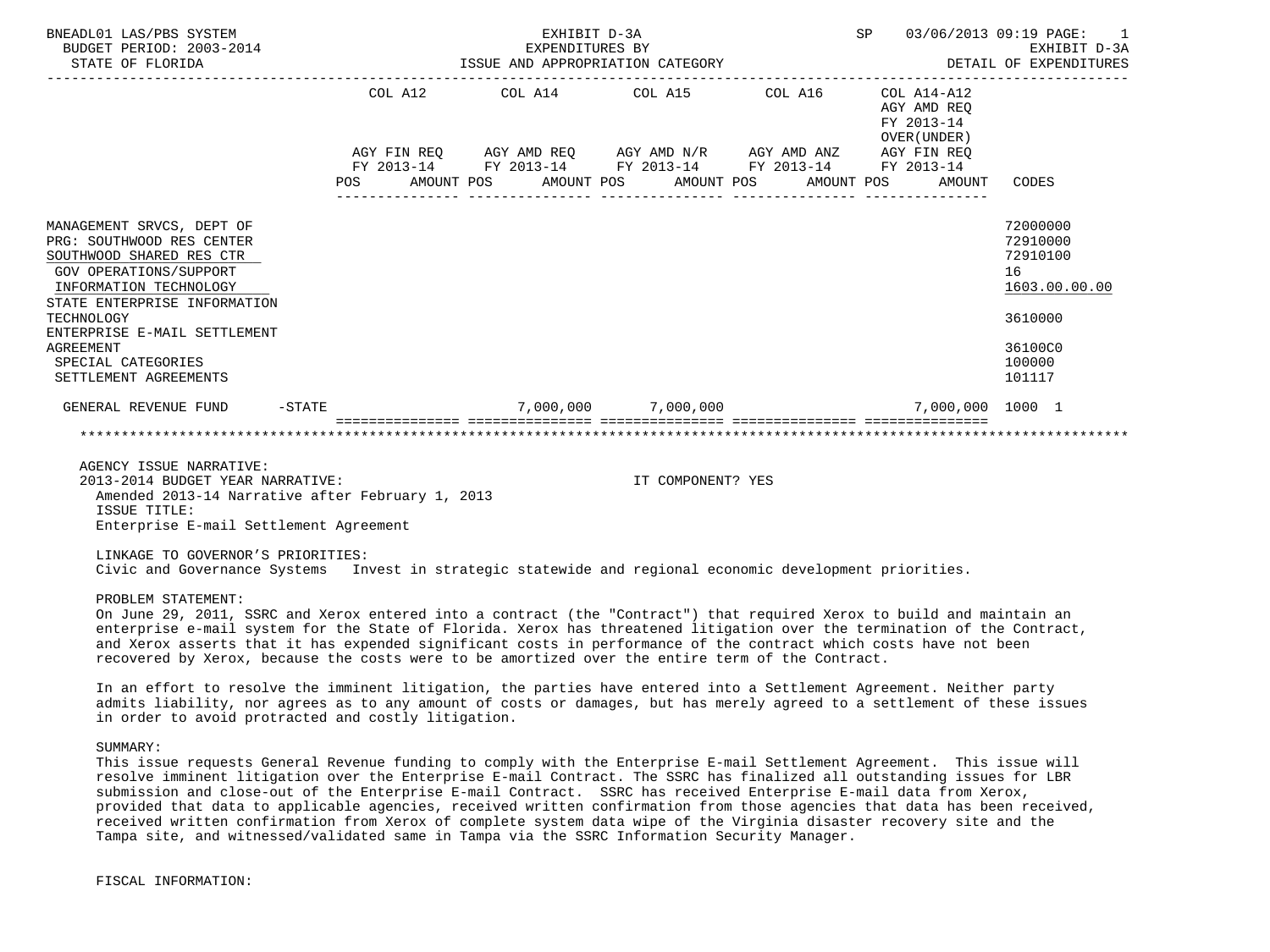| BNEADL01 LAS/PBS SYSTEM<br>BUDGET PERIOD: 2003-2014<br>STATE OF FLORIDA                                                                                                | 014 EXPENDITURES BY<br>ISSUE AND APPROPRIATION CATEGORY | EXHIBIT D-3A                                                                                                             | SP                    | 03/06/2013 09:19 PAGE: 2<br>EXHIBIT D-3A<br>DETAIL OF EXPENDITURES |                                                          |                                                         |
|------------------------------------------------------------------------------------------------------------------------------------------------------------------------|---------------------------------------------------------|--------------------------------------------------------------------------------------------------------------------------|-----------------------|--------------------------------------------------------------------|----------------------------------------------------------|---------------------------------------------------------|
|                                                                                                                                                                        | COL A12                                                 | COL A14 COL A15 COL A16                                                                                                  |                       |                                                                    | COL A14-A12<br>AGY AMD REO<br>FY 2013-14<br>OVER (UNDER) |                                                         |
|                                                                                                                                                                        | POS                                                     | AGY FIN REQ AGY AMD REQ AGY AMD N/R AGY AMD ANZ AGY FIN REQ<br>FY 2013-14 FY 2013-14 FY 2013-14 FY 2013-14<br>AMOUNT POS | AMOUNT POS AMOUNT POS |                                                                    | FY 2013-14<br>AMOUNT POS<br>AMOUNT                       | CODES                                                   |
| MANAGEMENT SRVCS, DEPT OF<br>PRG: SOUTHWOOD RES CENTER<br>SOUTHWOOD SHARED RES CTR<br>GOV OPERATIONS/SUPPORT<br>INFORMATION TECHNOLOGY<br>STATE ENTERPRISE INFORMATION |                                                         |                                                                                                                          |                       |                                                                    |                                                          | 72000000<br>72910000<br>72910100<br>16<br>1603.00.00.00 |
| TECHNOLOGY<br>ENTERPRISE E-MAIL SETTLEMENT<br>AGREEMENT                                                                                                                |                                                         |                                                                                                                          |                       |                                                                    |                                                          | 3610000<br>36100C0                                      |
| The requested General Revenue funding includes \$7,000,000 non-recurring in the Settlement Agreement appropriation                                                     |                                                         |                                                                                                                          |                       |                                                                    |                                                          |                                                         |

category

| Settlement Agreements (101117) | (Non-Recurring) | 7,000,000 |
|--------------------------------|-----------------|-----------|
| Total Request                  | 7,000,000       | $FSI = 1$ |
|                                |                 |           |
| Summary: This is a new issue.  |                 |           |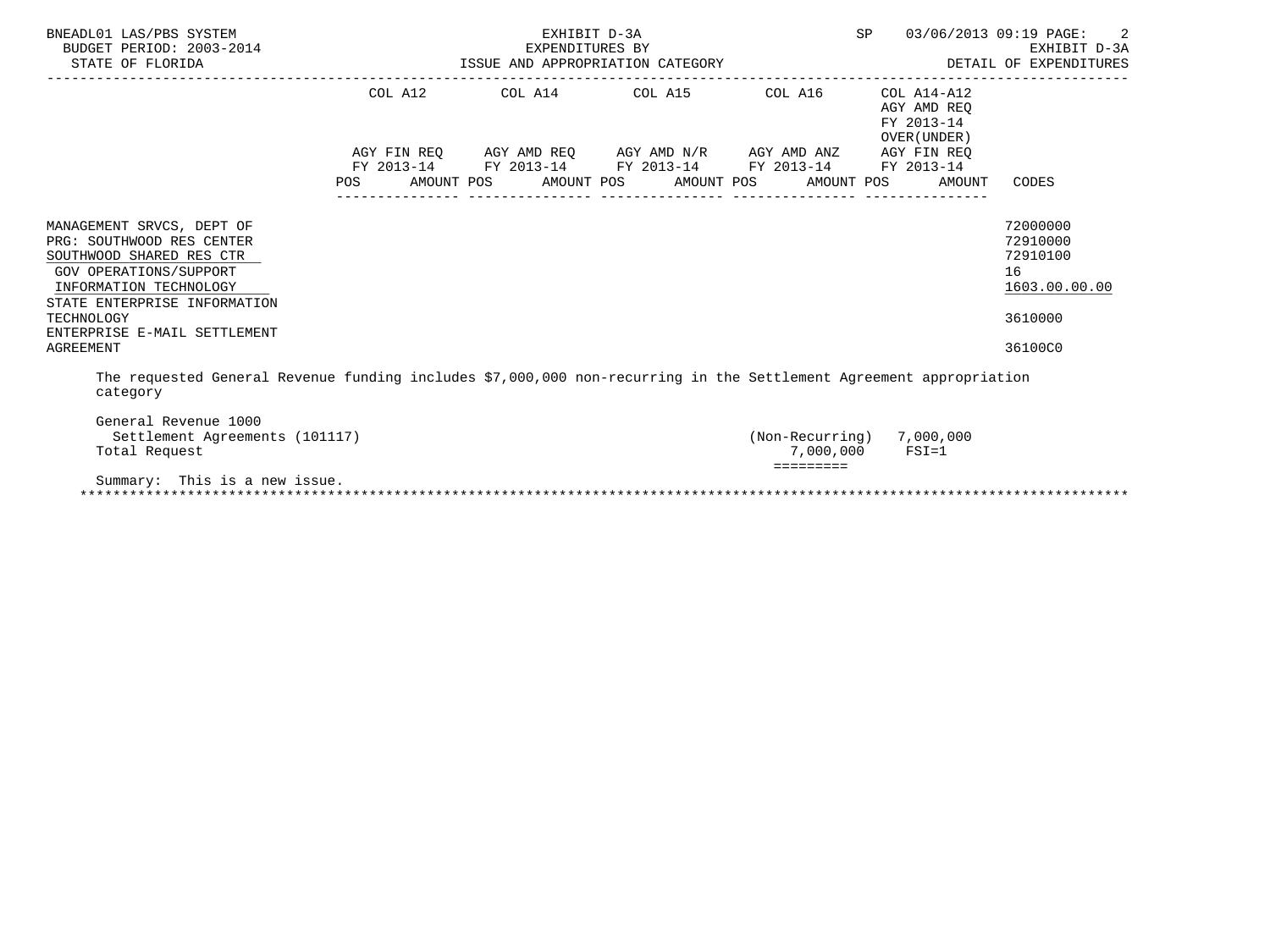| EXHIBIT A, D AND D-3A LIST REQUEST<br>PAGE:<br>1 <sup>1</sup><br>SAVE INITIALS:<br>DATA SELECTIONS **<br>REPORT OPTION 1 - Exhibit A, D and D-3A<br>COLUMN: A12<br>A15 A16<br>A14<br>$\frac{\text{A14}-\text{A12}}{}$<br>CODES<br>CALCULATE DIFFERENCE ONLY $(Y/N): N$ THAT EXCEED:<br>SALARY RATE: Y POSITION DATA: Y<br>INCLUDE (Y/N) FTE: Y<br>REPORT TOTAL:<br>REPORT: NO TOTAL<br>BUDGET ENTITY OR GROUP/ACCUMULATION LEVEL (0=MERGE, 1=LEVEL 1, 2=LEVEL 2, 3=LEVEL 3, 4=LOWEST LEVEL)<br>$1-7:$ $\underline{4}$<br>$\frac{1}{1-\frac{1}{2}}\left( \frac{1}{\sqrt{2}}\right) \left( \frac{1}{\sqrt{2}}\right) \left( \frac{1}{\sqrt{2}}\right) \left( \frac{1}{\sqrt{2}}\right) \left( \frac{1}{\sqrt{2}}\right) \left( \frac{1}{\sqrt{2}}\right) \left( \frac{1}{\sqrt{2}}\right) \left( \frac{1}{\sqrt{2}}\right) \left( \frac{1}{\sqrt{2}}\right) \left( \frac{1}{\sqrt{2}}\right) \left( \frac{1}{\sqrt{2}}\right) \left( \frac{1}{\sqrt{2}}\right) \left( \frac{1}{\sqrt{2}}\right$<br>$22-27$ : ___________________ _<br>$\frac{1}{2} \left( \frac{1}{2} \right) \left( \frac{1}{2} \right) \left( \frac{1}{2} \right) \left( \frac{1}{2} \right) \left( \frac{1}{2} \right) \left( \frac{1}{2} \right) \left( \frac{1}{2} \right) \left( \frac{1}{2} \right) \left( \frac{1}{2} \right) \left( \frac{1}{2} \right) \left( \frac{1}{2} \right) \left( \frac{1}{2} \right) \left( \frac{1}{2} \right) \left( \frac{1}{2} \right) \left( \frac{1}{2} \right) \left( \frac{1}{2} \right) \left( \frac$<br>EXCLUDE:<br>BUDGET ENTITY TOTALS:<br>LEVEL 1: NO TOTAL<br>LEVEL 2: NO TOTAL<br>LEVEL 3: NO TOTAL<br>LOWEST LEVEL: BY FUND TYPE<br>PROGRAM COMPONENT/ACCUMULATION LEVEL (1, 2, 3, 4 OR 5 FOR 2, 4, 6, 8 OR 10 DIGITS, 0=MERGED):<br>PROGRAM COMPONENT: 5<br>PROGRAM COMPONENT TOTAL:<br>POLICY AREA: NO TOTAL<br>PROGRAM COMPONENT: BY FUND TYPE<br>ISSUE CODE OR GROUP/ACCUMULATION LEVEL (1, 2 OR 3 FOR 1, 3 OR 7 CHARACTERS, 0=MERGED):<br>ISSUE CODE OR GROUP: 36100C0 3<br>ISSUE TOTAL:<br>SUMMARY: NO TOTAL<br>DETAIL: LINE TOTAL<br>APPROPRIATION CATEGORY OR GROUP/ACCUMULATION LEVEL (1=MAJOR, 2=MINOR, 0=MERGED):<br>INCLUDE FCO (Y/N): Y APPROPRIATION CATEGORY TITLE (S=SHORT, L=LONG): S<br>APPROPRIATION CATEGORY TOTAL:<br>MAJOR: NO TOTAL<br>MINOR: BY DETAIL FUND<br>ITEMIZATION OF EXPENDITURE:<br>ACCUMULATION LEVEL (1=OPE/FCO, 2=IOE, 0=MERGE): 0<br>ITEMIZATION OF EXPENDITURE TOTAL:<br>ITEMIZATION OF EXPENDITURE: NO TOTAL<br>*============== | * NEADLP01                 | STATISTICAL INFORMATION | $03/06/2013$ 09:19 * |
|-----------------------------------------------------------------------------------------------------------------------------------------------------------------------------------------------------------------------------------------------------------------------------------------------------------------------------------------------------------------------------------------------------------------------------------------------------------------------------------------------------------------------------------------------------------------------------------------------------------------------------------------------------------------------------------------------------------------------------------------------------------------------------------------------------------------------------------------------------------------------------------------------------------------------------------------------------------------------------------------------------------------------------------------------------------------------------------------------------------------------------------------------------------------------------------------------------------------------------------------------------------------------------------------------------------------------------------------------------------------------------------------------------------------------------------------------------------------------------------------------------------------------------------------------------------------------------------------------------------------------------------------------------------------------------------------------------------------------------------------------------------------------------------------------------------------------------------------------------------------------------------------------------------------------------------------------------------------------------------------------------------------------------------------------------------------------------------------------------------------------------------------------------------------------------------------------------------------------------------------------------------------------------------------------------------------------------------------------------------------------------------------------------------------------------------------------------------------------------------------|----------------------------|-------------------------|----------------------|
|                                                                                                                                                                                                                                                                                                                                                                                                                                                                                                                                                                                                                                                                                                                                                                                                                                                                                                                                                                                                                                                                                                                                                                                                                                                                                                                                                                                                                                                                                                                                                                                                                                                                                                                                                                                                                                                                                                                                                                                                                                                                                                                                                                                                                                                                                                                                                                                                                                                                                         | * BUDGET PERIOD: 2003-2014 |                         | BLB 72<br>SP         |
|                                                                                                                                                                                                                                                                                                                                                                                                                                                                                                                                                                                                                                                                                                                                                                                                                                                                                                                                                                                                                                                                                                                                                                                                                                                                                                                                                                                                                                                                                                                                                                                                                                                                                                                                                                                                                                                                                                                                                                                                                                                                                                                                                                                                                                                                                                                                                                                                                                                                                         |                            |                         |                      |
|                                                                                                                                                                                                                                                                                                                                                                                                                                                                                                                                                                                                                                                                                                                                                                                                                                                                                                                                                                                                                                                                                                                                                                                                                                                                                                                                                                                                                                                                                                                                                                                                                                                                                                                                                                                                                                                                                                                                                                                                                                                                                                                                                                                                                                                                                                                                                                                                                                                                                         |                            |                         |                      |
|                                                                                                                                                                                                                                                                                                                                                                                                                                                                                                                                                                                                                                                                                                                                                                                                                                                                                                                                                                                                                                                                                                                                                                                                                                                                                                                                                                                                                                                                                                                                                                                                                                                                                                                                                                                                                                                                                                                                                                                                                                                                                                                                                                                                                                                                                                                                                                                                                                                                                         |                            |                         |                      |
|                                                                                                                                                                                                                                                                                                                                                                                                                                                                                                                                                                                                                                                                                                                                                                                                                                                                                                                                                                                                                                                                                                                                                                                                                                                                                                                                                                                                                                                                                                                                                                                                                                                                                                                                                                                                                                                                                                                                                                                                                                                                                                                                                                                                                                                                                                                                                                                                                                                                                         |                            |                         |                      |
|                                                                                                                                                                                                                                                                                                                                                                                                                                                                                                                                                                                                                                                                                                                                                                                                                                                                                                                                                                                                                                                                                                                                                                                                                                                                                                                                                                                                                                                                                                                                                                                                                                                                                                                                                                                                                                                                                                                                                                                                                                                                                                                                                                                                                                                                                                                                                                                                                                                                                         |                            |                         |                      |
|                                                                                                                                                                                                                                                                                                                                                                                                                                                                                                                                                                                                                                                                                                                                                                                                                                                                                                                                                                                                                                                                                                                                                                                                                                                                                                                                                                                                                                                                                                                                                                                                                                                                                                                                                                                                                                                                                                                                                                                                                                                                                                                                                                                                                                                                                                                                                                                                                                                                                         |                            |                         |                      |
|                                                                                                                                                                                                                                                                                                                                                                                                                                                                                                                                                                                                                                                                                                                                                                                                                                                                                                                                                                                                                                                                                                                                                                                                                                                                                                                                                                                                                                                                                                                                                                                                                                                                                                                                                                                                                                                                                                                                                                                                                                                                                                                                                                                                                                                                                                                                                                                                                                                                                         |                            |                         |                      |
|                                                                                                                                                                                                                                                                                                                                                                                                                                                                                                                                                                                                                                                                                                                                                                                                                                                                                                                                                                                                                                                                                                                                                                                                                                                                                                                                                                                                                                                                                                                                                                                                                                                                                                                                                                                                                                                                                                                                                                                                                                                                                                                                                                                                                                                                                                                                                                                                                                                                                         |                            |                         |                      |
|                                                                                                                                                                                                                                                                                                                                                                                                                                                                                                                                                                                                                                                                                                                                                                                                                                                                                                                                                                                                                                                                                                                                                                                                                                                                                                                                                                                                                                                                                                                                                                                                                                                                                                                                                                                                                                                                                                                                                                                                                                                                                                                                                                                                                                                                                                                                                                                                                                                                                         | $\star$                    |                         |                      |
|                                                                                                                                                                                                                                                                                                                                                                                                                                                                                                                                                                                                                                                                                                                                                                                                                                                                                                                                                                                                                                                                                                                                                                                                                                                                                                                                                                                                                                                                                                                                                                                                                                                                                                                                                                                                                                                                                                                                                                                                                                                                                                                                                                                                                                                                                                                                                                                                                                                                                         |                            |                         |                      |
|                                                                                                                                                                                                                                                                                                                                                                                                                                                                                                                                                                                                                                                                                                                                                                                                                                                                                                                                                                                                                                                                                                                                                                                                                                                                                                                                                                                                                                                                                                                                                                                                                                                                                                                                                                                                                                                                                                                                                                                                                                                                                                                                                                                                                                                                                                                                                                                                                                                                                         |                            |                         |                      |
|                                                                                                                                                                                                                                                                                                                                                                                                                                                                                                                                                                                                                                                                                                                                                                                                                                                                                                                                                                                                                                                                                                                                                                                                                                                                                                                                                                                                                                                                                                                                                                                                                                                                                                                                                                                                                                                                                                                                                                                                                                                                                                                                                                                                                                                                                                                                                                                                                                                                                         |                            |                         |                      |
|                                                                                                                                                                                                                                                                                                                                                                                                                                                                                                                                                                                                                                                                                                                                                                                                                                                                                                                                                                                                                                                                                                                                                                                                                                                                                                                                                                                                                                                                                                                                                                                                                                                                                                                                                                                                                                                                                                                                                                                                                                                                                                                                                                                                                                                                                                                                                                                                                                                                                         |                            |                         |                      |
|                                                                                                                                                                                                                                                                                                                                                                                                                                                                                                                                                                                                                                                                                                                                                                                                                                                                                                                                                                                                                                                                                                                                                                                                                                                                                                                                                                                                                                                                                                                                                                                                                                                                                                                                                                                                                                                                                                                                                                                                                                                                                                                                                                                                                                                                                                                                                                                                                                                                                         |                            |                         |                      |
|                                                                                                                                                                                                                                                                                                                                                                                                                                                                                                                                                                                                                                                                                                                                                                                                                                                                                                                                                                                                                                                                                                                                                                                                                                                                                                                                                                                                                                                                                                                                                                                                                                                                                                                                                                                                                                                                                                                                                                                                                                                                                                                                                                                                                                                                                                                                                                                                                                                                                         |                            |                         |                      |
|                                                                                                                                                                                                                                                                                                                                                                                                                                                                                                                                                                                                                                                                                                                                                                                                                                                                                                                                                                                                                                                                                                                                                                                                                                                                                                                                                                                                                                                                                                                                                                                                                                                                                                                                                                                                                                                                                                                                                                                                                                                                                                                                                                                                                                                                                                                                                                                                                                                                                         |                            |                         |                      |
|                                                                                                                                                                                                                                                                                                                                                                                                                                                                                                                                                                                                                                                                                                                                                                                                                                                                                                                                                                                                                                                                                                                                                                                                                                                                                                                                                                                                                                                                                                                                                                                                                                                                                                                                                                                                                                                                                                                                                                                                                                                                                                                                                                                                                                                                                                                                                                                                                                                                                         |                            |                         |                      |
|                                                                                                                                                                                                                                                                                                                                                                                                                                                                                                                                                                                                                                                                                                                                                                                                                                                                                                                                                                                                                                                                                                                                                                                                                                                                                                                                                                                                                                                                                                                                                                                                                                                                                                                                                                                                                                                                                                                                                                                                                                                                                                                                                                                                                                                                                                                                                                                                                                                                                         |                            |                         |                      |
|                                                                                                                                                                                                                                                                                                                                                                                                                                                                                                                                                                                                                                                                                                                                                                                                                                                                                                                                                                                                                                                                                                                                                                                                                                                                                                                                                                                                                                                                                                                                                                                                                                                                                                                                                                                                                                                                                                                                                                                                                                                                                                                                                                                                                                                                                                                                                                                                                                                                                         |                            |                         |                      |
|                                                                                                                                                                                                                                                                                                                                                                                                                                                                                                                                                                                                                                                                                                                                                                                                                                                                                                                                                                                                                                                                                                                                                                                                                                                                                                                                                                                                                                                                                                                                                                                                                                                                                                                                                                                                                                                                                                                                                                                                                                                                                                                                                                                                                                                                                                                                                                                                                                                                                         |                            |                         |                      |
|                                                                                                                                                                                                                                                                                                                                                                                                                                                                                                                                                                                                                                                                                                                                                                                                                                                                                                                                                                                                                                                                                                                                                                                                                                                                                                                                                                                                                                                                                                                                                                                                                                                                                                                                                                                                                                                                                                                                                                                                                                                                                                                                                                                                                                                                                                                                                                                                                                                                                         |                            |                         |                      |
|                                                                                                                                                                                                                                                                                                                                                                                                                                                                                                                                                                                                                                                                                                                                                                                                                                                                                                                                                                                                                                                                                                                                                                                                                                                                                                                                                                                                                                                                                                                                                                                                                                                                                                                                                                                                                                                                                                                                                                                                                                                                                                                                                                                                                                                                                                                                                                                                                                                                                         |                            |                         |                      |
|                                                                                                                                                                                                                                                                                                                                                                                                                                                                                                                                                                                                                                                                                                                                                                                                                                                                                                                                                                                                                                                                                                                                                                                                                                                                                                                                                                                                                                                                                                                                                                                                                                                                                                                                                                                                                                                                                                                                                                                                                                                                                                                                                                                                                                                                                                                                                                                                                                                                                         |                            |                         |                      |
|                                                                                                                                                                                                                                                                                                                                                                                                                                                                                                                                                                                                                                                                                                                                                                                                                                                                                                                                                                                                                                                                                                                                                                                                                                                                                                                                                                                                                                                                                                                                                                                                                                                                                                                                                                                                                                                                                                                                                                                                                                                                                                                                                                                                                                                                                                                                                                                                                                                                                         |                            |                         |                      |
|                                                                                                                                                                                                                                                                                                                                                                                                                                                                                                                                                                                                                                                                                                                                                                                                                                                                                                                                                                                                                                                                                                                                                                                                                                                                                                                                                                                                                                                                                                                                                                                                                                                                                                                                                                                                                                                                                                                                                                                                                                                                                                                                                                                                                                                                                                                                                                                                                                                                                         |                            |                         |                      |
|                                                                                                                                                                                                                                                                                                                                                                                                                                                                                                                                                                                                                                                                                                                                                                                                                                                                                                                                                                                                                                                                                                                                                                                                                                                                                                                                                                                                                                                                                                                                                                                                                                                                                                                                                                                                                                                                                                                                                                                                                                                                                                                                                                                                                                                                                                                                                                                                                                                                                         |                            |                         |                      |
|                                                                                                                                                                                                                                                                                                                                                                                                                                                                                                                                                                                                                                                                                                                                                                                                                                                                                                                                                                                                                                                                                                                                                                                                                                                                                                                                                                                                                                                                                                                                                                                                                                                                                                                                                                                                                                                                                                                                                                                                                                                                                                                                                                                                                                                                                                                                                                                                                                                                                         |                            |                         |                      |
|                                                                                                                                                                                                                                                                                                                                                                                                                                                                                                                                                                                                                                                                                                                                                                                                                                                                                                                                                                                                                                                                                                                                                                                                                                                                                                                                                                                                                                                                                                                                                                                                                                                                                                                                                                                                                                                                                                                                                                                                                                                                                                                                                                                                                                                                                                                                                                                                                                                                                         |                            |                         |                      |
|                                                                                                                                                                                                                                                                                                                                                                                                                                                                                                                                                                                                                                                                                                                                                                                                                                                                                                                                                                                                                                                                                                                                                                                                                                                                                                                                                                                                                                                                                                                                                                                                                                                                                                                                                                                                                                                                                                                                                                                                                                                                                                                                                                                                                                                                                                                                                                                                                                                                                         |                            |                         |                      |
|                                                                                                                                                                                                                                                                                                                                                                                                                                                                                                                                                                                                                                                                                                                                                                                                                                                                                                                                                                                                                                                                                                                                                                                                                                                                                                                                                                                                                                                                                                                                                                                                                                                                                                                                                                                                                                                                                                                                                                                                                                                                                                                                                                                                                                                                                                                                                                                                                                                                                         |                            |                         |                      |
|                                                                                                                                                                                                                                                                                                                                                                                                                                                                                                                                                                                                                                                                                                                                                                                                                                                                                                                                                                                                                                                                                                                                                                                                                                                                                                                                                                                                                                                                                                                                                                                                                                                                                                                                                                                                                                                                                                                                                                                                                                                                                                                                                                                                                                                                                                                                                                                                                                                                                         |                            |                         |                      |
|                                                                                                                                                                                                                                                                                                                                                                                                                                                                                                                                                                                                                                                                                                                                                                                                                                                                                                                                                                                                                                                                                                                                                                                                                                                                                                                                                                                                                                                                                                                                                                                                                                                                                                                                                                                                                                                                                                                                                                                                                                                                                                                                                                                                                                                                                                                                                                                                                                                                                         |                            |                         |                      |
|                                                                                                                                                                                                                                                                                                                                                                                                                                                                                                                                                                                                                                                                                                                                                                                                                                                                                                                                                                                                                                                                                                                                                                                                                                                                                                                                                                                                                                                                                                                                                                                                                                                                                                                                                                                                                                                                                                                                                                                                                                                                                                                                                                                                                                                                                                                                                                                                                                                                                         |                            |                         |                      |
|                                                                                                                                                                                                                                                                                                                                                                                                                                                                                                                                                                                                                                                                                                                                                                                                                                                                                                                                                                                                                                                                                                                                                                                                                                                                                                                                                                                                                                                                                                                                                                                                                                                                                                                                                                                                                                                                                                                                                                                                                                                                                                                                                                                                                                                                                                                                                                                                                                                                                         |                            |                         |                      |
|                                                                                                                                                                                                                                                                                                                                                                                                                                                                                                                                                                                                                                                                                                                                                                                                                                                                                                                                                                                                                                                                                                                                                                                                                                                                                                                                                                                                                                                                                                                                                                                                                                                                                                                                                                                                                                                                                                                                                                                                                                                                                                                                                                                                                                                                                                                                                                                                                                                                                         |                            |                         |                      |
|                                                                                                                                                                                                                                                                                                                                                                                                                                                                                                                                                                                                                                                                                                                                                                                                                                                                                                                                                                                                                                                                                                                                                                                                                                                                                                                                                                                                                                                                                                                                                                                                                                                                                                                                                                                                                                                                                                                                                                                                                                                                                                                                                                                                                                                                                                                                                                                                                                                                                         |                            |                         |                      |
|                                                                                                                                                                                                                                                                                                                                                                                                                                                                                                                                                                                                                                                                                                                                                                                                                                                                                                                                                                                                                                                                                                                                                                                                                                                                                                                                                                                                                                                                                                                                                                                                                                                                                                                                                                                                                                                                                                                                                                                                                                                                                                                                                                                                                                                                                                                                                                                                                                                                                         |                            |                         |                      |
|                                                                                                                                                                                                                                                                                                                                                                                                                                                                                                                                                                                                                                                                                                                                                                                                                                                                                                                                                                                                                                                                                                                                                                                                                                                                                                                                                                                                                                                                                                                                                                                                                                                                                                                                                                                                                                                                                                                                                                                                                                                                                                                                                                                                                                                                                                                                                                                                                                                                                         |                            |                         |                      |
|                                                                                                                                                                                                                                                                                                                                                                                                                                                                                                                                                                                                                                                                                                                                                                                                                                                                                                                                                                                                                                                                                                                                                                                                                                                                                                                                                                                                                                                                                                                                                                                                                                                                                                                                                                                                                                                                                                                                                                                                                                                                                                                                                                                                                                                                                                                                                                                                                                                                                         |                            |                         |                      |
|                                                                                                                                                                                                                                                                                                                                                                                                                                                                                                                                                                                                                                                                                                                                                                                                                                                                                                                                                                                                                                                                                                                                                                                                                                                                                                                                                                                                                                                                                                                                                                                                                                                                                                                                                                                                                                                                                                                                                                                                                                                                                                                                                                                                                                                                                                                                                                                                                                                                                         |                            |                         |                      |
|                                                                                                                                                                                                                                                                                                                                                                                                                                                                                                                                                                                                                                                                                                                                                                                                                                                                                                                                                                                                                                                                                                                                                                                                                                                                                                                                                                                                                                                                                                                                                                                                                                                                                                                                                                                                                                                                                                                                                                                                                                                                                                                                                                                                                                                                                                                                                                                                                                                                                         | $\star$                    |                         |                      |
|                                                                                                                                                                                                                                                                                                                                                                                                                                                                                                                                                                                                                                                                                                                                                                                                                                                                                                                                                                                                                                                                                                                                                                                                                                                                                                                                                                                                                                                                                                                                                                                                                                                                                                                                                                                                                                                                                                                                                                                                                                                                                                                                                                                                                                                                                                                                                                                                                                                                                         |                            |                         |                      |
|                                                                                                                                                                                                                                                                                                                                                                                                                                                                                                                                                                                                                                                                                                                                                                                                                                                                                                                                                                                                                                                                                                                                                                                                                                                                                                                                                                                                                                                                                                                                                                                                                                                                                                                                                                                                                                                                                                                                                                                                                                                                                                                                                                                                                                                                                                                                                                                                                                                                                         |                            |                         |                      |
|                                                                                                                                                                                                                                                                                                                                                                                                                                                                                                                                                                                                                                                                                                                                                                                                                                                                                                                                                                                                                                                                                                                                                                                                                                                                                                                                                                                                                                                                                                                                                                                                                                                                                                                                                                                                                                                                                                                                                                                                                                                                                                                                                                                                                                                                                                                                                                                                                                                                                         | $\star$                    |                         |                      |
|                                                                                                                                                                                                                                                                                                                                                                                                                                                                                                                                                                                                                                                                                                                                                                                                                                                                                                                                                                                                                                                                                                                                                                                                                                                                                                                                                                                                                                                                                                                                                                                                                                                                                                                                                                                                                                                                                                                                                                                                                                                                                                                                                                                                                                                                                                                                                                                                                                                                                         | $\ast$                     |                         |                      |
|                                                                                                                                                                                                                                                                                                                                                                                                                                                                                                                                                                                                                                                                                                                                                                                                                                                                                                                                                                                                                                                                                                                                                                                                                                                                                                                                                                                                                                                                                                                                                                                                                                                                                                                                                                                                                                                                                                                                                                                                                                                                                                                                                                                                                                                                                                                                                                                                                                                                                         | $\ast$                     |                         |                      |
|                                                                                                                                                                                                                                                                                                                                                                                                                                                                                                                                                                                                                                                                                                                                                                                                                                                                                                                                                                                                                                                                                                                                                                                                                                                                                                                                                                                                                                                                                                                                                                                                                                                                                                                                                                                                                                                                                                                                                                                                                                                                                                                                                                                                                                                                                                                                                                                                                                                                                         |                            |                         |                      |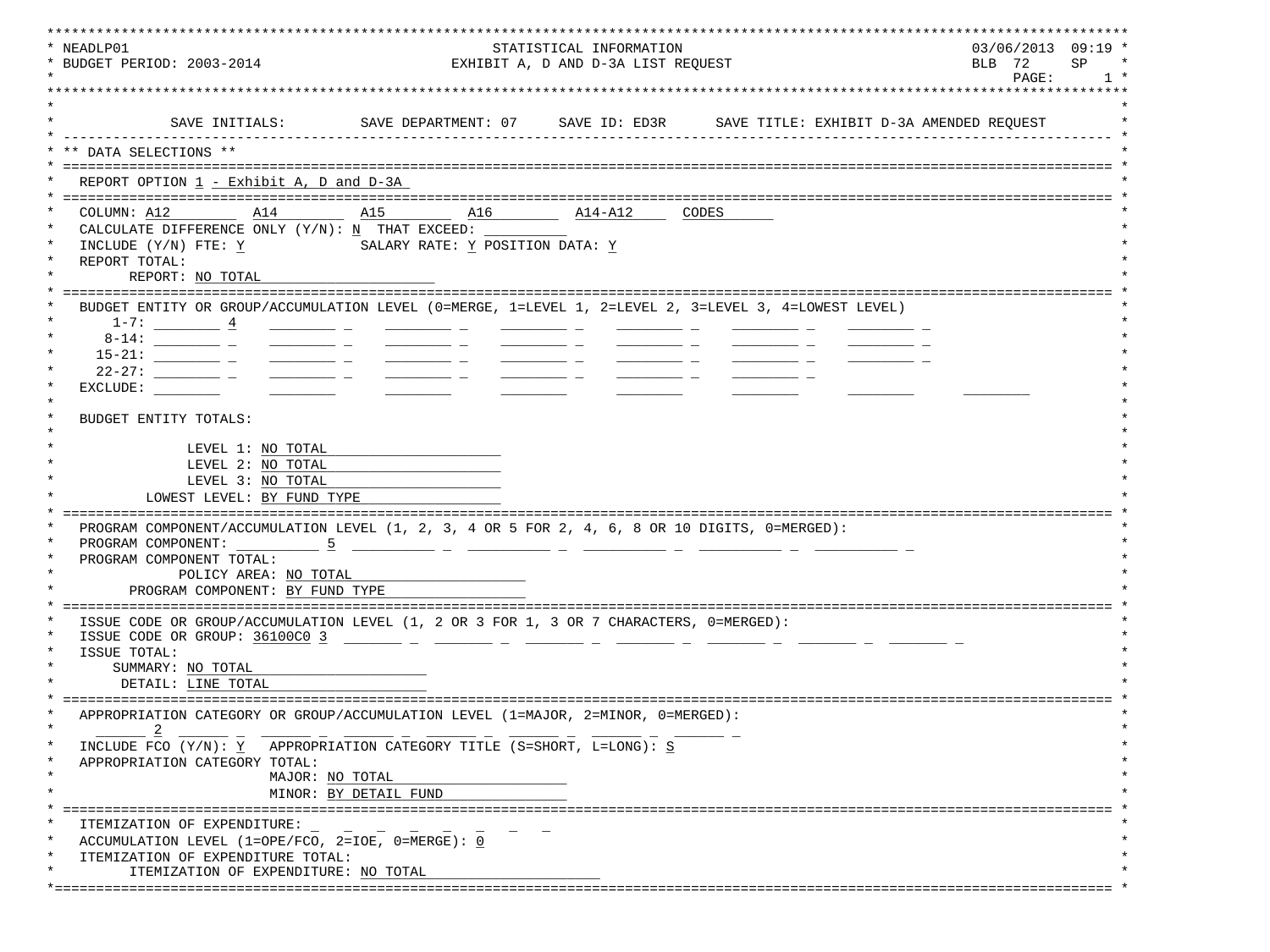|         | * NEADLP01                                                  | STATISTICAL INFORMATION            |        |       | $03/06/2013$ 09:19 * |
|---------|-------------------------------------------------------------|------------------------------------|--------|-------|----------------------|
|         | * BUDGET PERIOD: 2003-2014                                  | EXHIBIT A, D AND D-3A LIST REQUEST | BLB 72 |       | SP<br>$\star$        |
|         |                                                             |                                    |        | PAGE: | $2 *$                |
|         |                                                             |                                    |        |       |                      |
|         | FUND GROUPS SET: _______ OR FUND: _____                     |                                    |        |       |                      |
|         |                                                             |                                    |        |       |                      |
|         | FUNDING SOURCE IDENTIFIER:                                  |                                    |        |       |                      |
|         | REPORT BY FSI (Y/N): Y                                      |                                    |        |       |                      |
|         |                                                             |                                    |        |       |                      |
|         | DEPARTMENT NARRATIVE SET:                                   |                                    |        |       |                      |
| $\ast$  | BUDGET ENTITY NARRATIVE SET:                                |                                    |        |       |                      |
|         | ISSUE/ACTIVITY NARRATIVE SET: A1                            |                                    |        |       |                      |
| $\star$ |                                                             |                                    |        |       |                      |
|         | INCLUDE PROGRAM COMPONENT NARRATIVE (Y/N): N                |                                    |        |       |                      |
|         |                                                             |                                    |        |       |                      |
|         |                                                             |                                    |        |       |                      |
|         | ** FORMATTING **                                            |                                    |        |       |                      |
|         |                                                             |                                    |        |       |                      |
|         | REPORT HEADING: EXHIBIT D-3A                                |                                    |        |       |                      |
|         | EXPENDITURES BY                                             |                                    |        |       |                      |
|         | ISSUE AND APPROPRIATION CATEGORY                            |                                    |        |       |                      |
|         |                                                             |                                    |        |       |                      |
|         | PAGE BREAKS: LOWEST LEVEL PRC                               |                                    |        |       |                      |
|         | (LEVEL 1, LEVEL 2, LEVEL 3, LOWEST LEVEL,                   |                                    |        |       |                      |
|         | IOE, GRP, PRC, SIS, ISC)                                    |                                    |        |       |                      |
|         |                                                             |                                    |        |       |                      |
|         |                                                             |                                    |        |       |                      |
|         | COLUMN CODES $(Y/N): Y$ FORMAT (L=LANDSCAPE, P=PORTRAIT): L |                                    |        |       |                      |
|         | SORT OPTIONS: DEPARTMENT/BUDGET ENTITY (C=CODE, T=TITLE): C |                                    |        |       |                      |
|         | PROGRAM COMPONENT (C=CODE, T=TITLE): C                      |                                    |        |       |                      |
|         |                                                             |                                    |        |       |                      |
| $\star$ | TOTAL RECORDS READ FROM SORT:<br>-1                         |                                    |        |       |                      |
|         | TOTAL RECORDS READ FROM CARD:<br>44                         |                                    |        |       |                      |
|         | TOTAL RECORDS READ FROM PAF:                                |                                    |        |       |                      |
|         | TOTAL RECORDS READ FROM OAF:                                |                                    |        |       |                      |
| $\star$ | TOTAL RECORDS READ FROM IEF:                                |                                    |        |       |                      |
| $\star$ | TOTAL RECORDS READ FROM BGF:                                |                                    |        |       |                      |
| $\star$ | TOTAL RECORDS READ FROM BEF:                                |                                    |        |       |                      |
|         | TOTAL RECORDS READ FROM PCF:                                |                                    |        |       |                      |
| $\star$ | TOTAL RECORDS READ FROM ICF:                                |                                    |        |       |                      |
| $\star$ | 35                                                          |                                    |        |       |                      |
| $\star$ | TOTAL RECORDS READ FROM INF:                                |                                    |        |       |                      |
|         | TOTAL RECORDS READ FROM ACF:                                |                                    |        |       |                      |
| $\ast$  | TOTAL RECORDS READ FROM FCF:<br>-1                          |                                    |        |       |                      |
| $\star$ | TOTAL RECORDS READ FROM FSF:<br>10                          |                                    |        |       |                      |
| $\star$ | TOTAL RECORDS READ FROM PCN:                                |                                    |        |       |                      |
| $\star$ | TOTAL RECORDS READ FROM BEN:                                |                                    |        |       |                      |
| $\ast$  | TOTAL RECORDS READ FROM DPC:                                |                                    |        |       |                      |
|         | TOTAL RECORDS IN ERROR:                                     |                                    |        |       |                      |
|         |                                                             |                                    |        |       |                      |